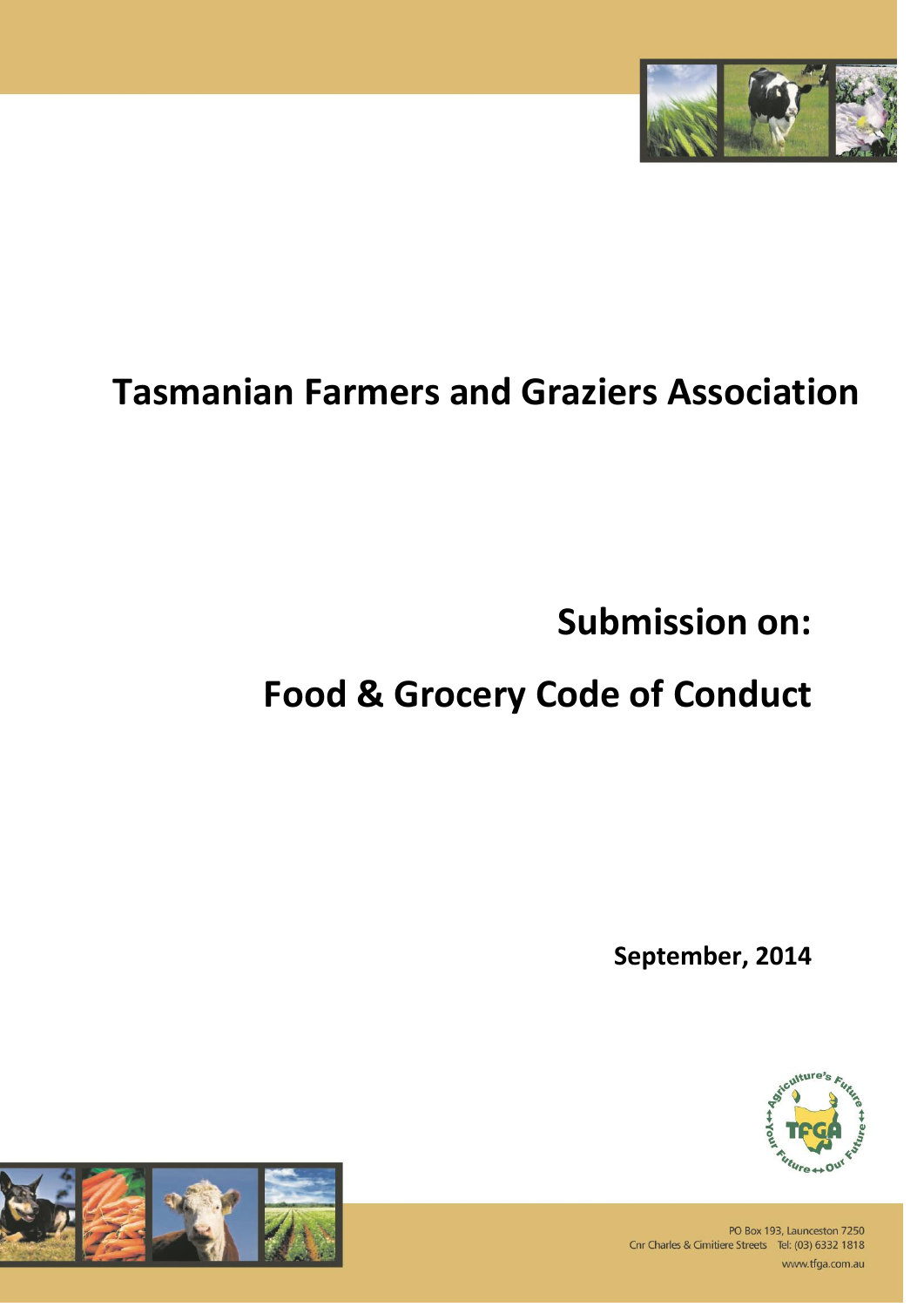#### **AGRICULTURE IN TASMANIA**

The total Tasmania gross state product (GSP) was \$23.9 billion for the 2012 year. The GVP of agriculture, forestry and fishing collectively amounted to almost 9% of this total – before input supply services and value-adding, which is well above that for the nation as a whole.

In 2010/11, the farm gate value of production (GVP) of agriculture, forestry and fishing was \$1.98 billion. This comprised:

- agriculture \$1.150 billion;
- forestry \$235 million; and
- fishing \$597 million.

This is before considering input supply services and value-adding. Taking into account basic multiplier factors, this means the farm-dependent economy contributes more than \$5.0 billion to the gross state economy - in spite of adverse pressures on the forestry industry.

Over the past 25 years, the average annual rate of increase in farm gate GVP has been close to 4%. Average growth in the farm GVP over the recent past has been slightly slower than average, as a result of reduced export returns due to the high value of the \$A and increasing cost pressures along the value chain.

Milk and milk products followed by livestock and livestock products were the main sector contributors to farm production value. However, this was partly offset by reduced vegetables output associated with severe wet weather at harvest in the first quarter of 2011.

Some 10,500 people were employed directly in agriculture forestry and fishing. A further 8,500 people were employed in services to agriculture and food and fibre value-adding. This is close to 9% of the working population in Tasmania.

The preliminary Tasmanian government Scorecard data for 2010-11 (prepared by DPIPWE) indicates the wholesale value of food and beverage production has remained steady, roughly in line with the previous year at \$2.7billion This demonstrates the important role that the processing sector plays in adding value to farm gate returns and the fortunes of those who live and work in the farm dependent sector.

Furthermore, the inclusion of forestry as a long cycle crop enterprise in farming businesses in the state means that the overall economic contribution must include these figures too. Our best estimate is that in 2009/10 this added a further \$400 million to farm gate income. Clearly, as a result of the uncertainty currently evident in this sector, that figure has fallen significantly since then. Nonetheless, on a long term outlook, forestry remains an integral part of a diversified farm business.

Compared to the previous year, growth in agriculture GVP has broadly offset the fall in forestry GVP.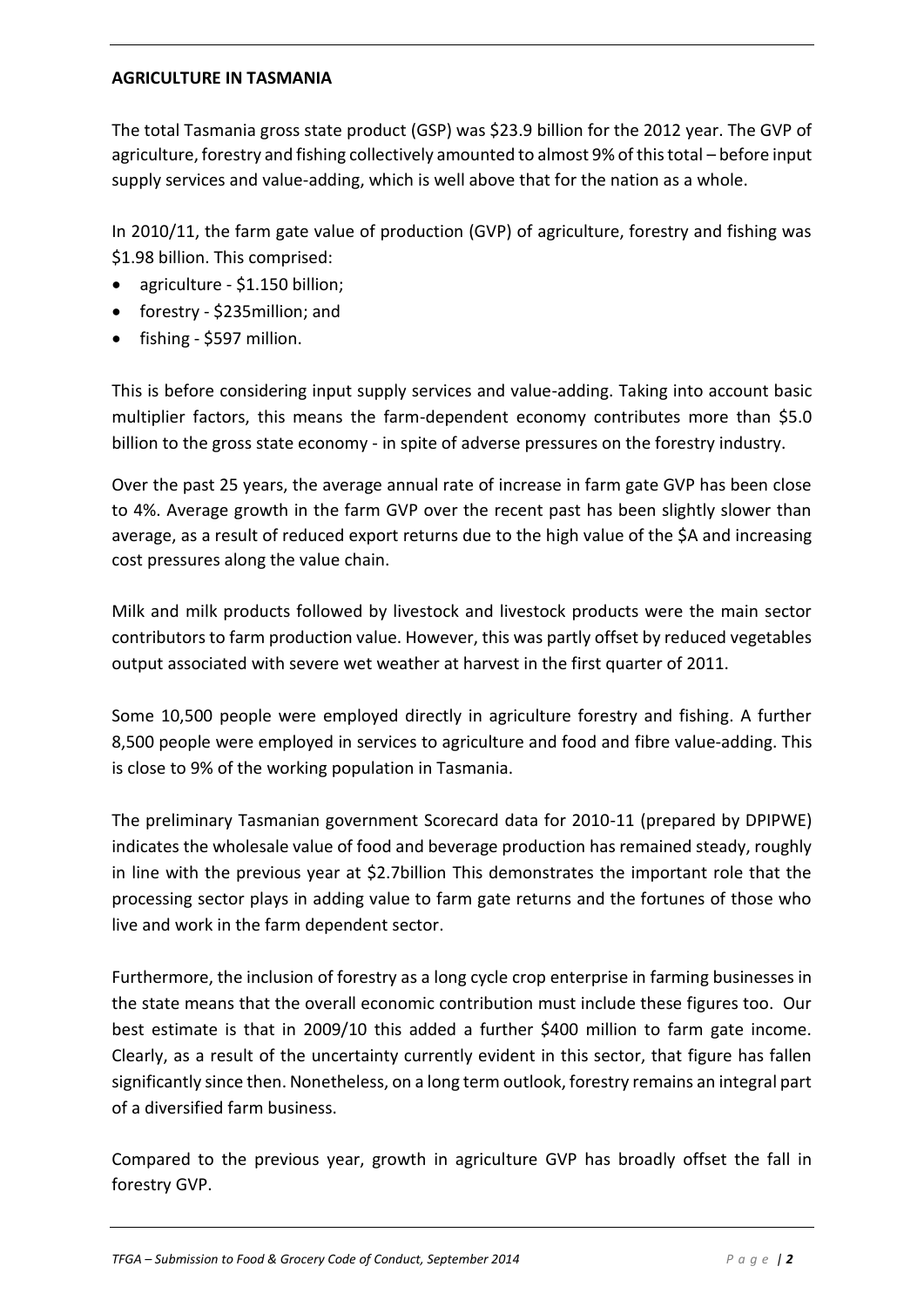The vast bulk of our agricultural product is sold interstate and overseas. Farm exports in 2010/11 easily exceeded \$550m (farm gate equivalent value) when account is taken of pharmaceutical products. The share of exports to Asian destination exceeded 50%. In addition, it is estimated that a further \$1.8 billion of raw and value-added product was shipped to the mainland.

In 2011/2012, total exports from Tasmania were valued at \$3.196 billion. Agricultural products represented some 30% of that total – approximately \$1 billion. Almost 25% of total exports (\$502 million) were destined for ASEAN countries. Agricultural products valued at approximately \$121 million represented 25% of that total. ASEAN countries have become increasingly important destinations too, with overall exports increasing marginally over the past three years; and food exports alone increasing significantly from \$71 million to \$96 million over the period 2009/2010 through 2011/2012. Major products exported to ASEAN countries included dairy (\$42 million); seafood (\$32 million) and wood products (\$20 million estimated from private forestry sector). Key destinations included Japan (35%), China (21%), and Hong Kong (21%).

Farmers are also significant land managers in the state, with almost a third of Tasmania's land area of 68,300 sq. km committed to agriculture.

These figures clearly confirm the importance of the sector as an economic driver for the state's economy – and also demonstrate that agriculture is a more significant contributor to the Tasmanian economy than in any other state. With this in mind, it is clear that Tasmania needs to ensure that the agricultural base of the state remains competitive and profitable.

### **ABOUT THE TFGA**

The TFGA is the leading representative body for Tasmanian primary producers. TFGA members are responsible for generating approximately 80% of the value created by the Tasmanian agricultural sector.

Operationally, the TFGA is divided into separate councils that deal with each of the major commodity areas. As well, we have a number of standing committees that deal with crosscommodity issues such as climate change, biosecurity, forestry, water and weeds. This structure ensures that we are constantly in contact with farmers and other related service providers across the state. As a result, we are well aware of the outlook, expectations and practical needs of our industry.

With our purpose being to promote the sustainable development of Tasmanian primary industries, the TFGA is committed to ensuring that the agriculture sector in Tasmania is profitable and sustainable. We are also committed to promoting the vital contribution the agricultural sector makes to the environmental, social and economic fabric of the Tasmanian community.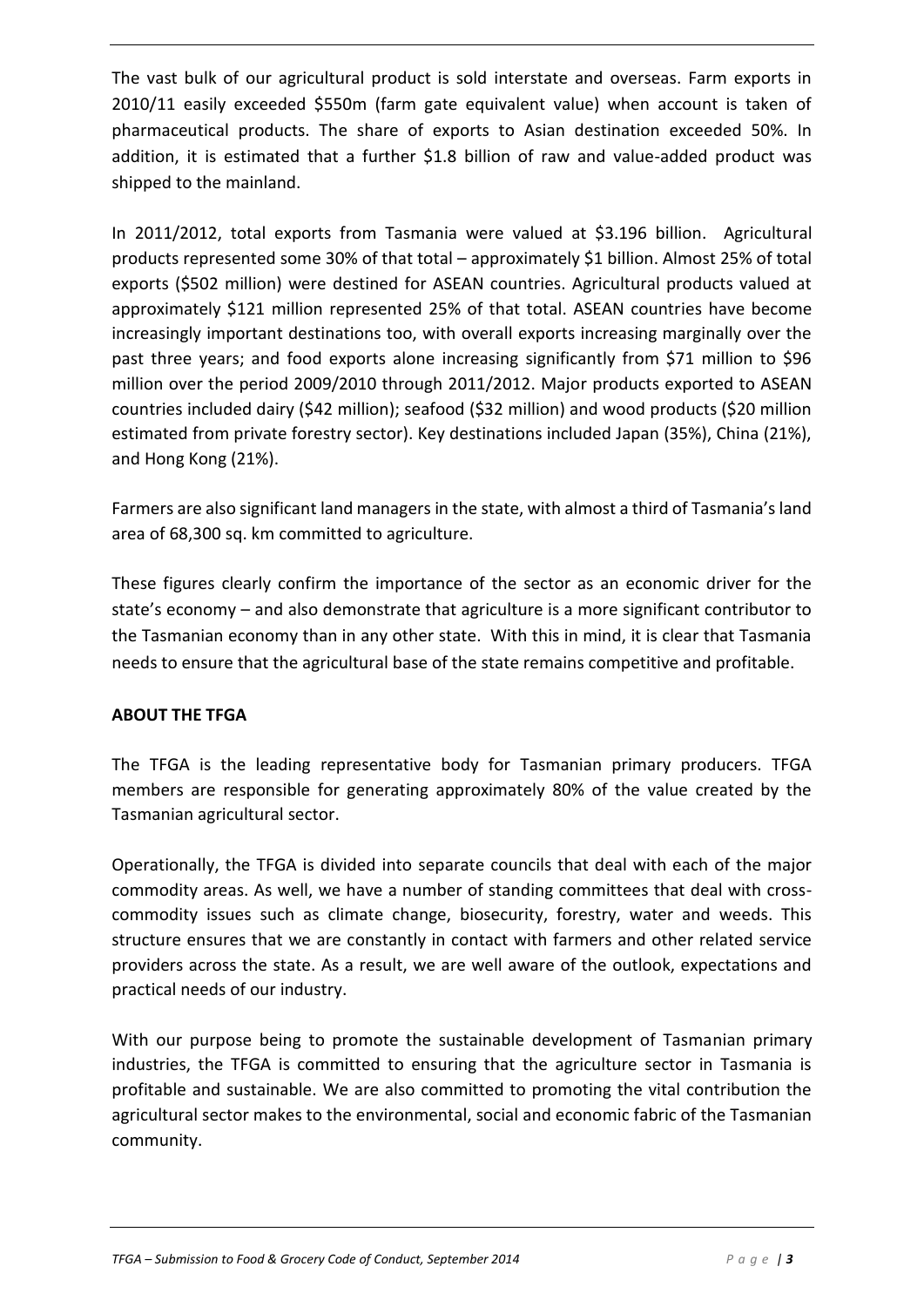#### **COMMENT**

The TFGA welcomes the opportunity to provide a submission to the Treasury's consultation paper on 'Improving commercial relationships in the food and grocery sector'.

The TFGA is anticipating that the purpose of the code, as set out in the exposure draft, is attainable. The purpose of this code is:

- a) to help to regulate standards of business conduct in the grocery supply chain and to build and sustain trust and cooperation throughout that chain; and
- b) to ensure transparency and certainty in commercial transactions in the grocery supply chain and to minimise disputes arising from a lack of certainty in respect of the commercial terms agreed between parties; and
- c) to provide an effective, fair and equitable dispute resolution process for raising and investigating complaints and resolving disputes arising between retailers and suppliers; and
- d) to promote and support good faith in commercial dealings between retailers and suppliers.

The Tasmanian vegetable industry is made up of fresh, packed and processed sectors. The fresh vegetable sector is growing and it is beginning to rival the size of the processed (frozen vegetable) industry in Tasmania. While across Australia most vegetable production is for the wholesale fresh market, in Tasmania approximately 56 per cent (2010) of vegetables grown are for processing.

There is no central wholesale market in Tasmania, which means producers predominately rely on supplying through an agent to market or directly to supermarkets.

### **Part A – What is the Policy Problem to be Solved?**

The TFGA agrees with the concerns in the consultation paper regarding the problems that the food and grocery sector is facing. Retailing in Australia is unique, with a higher concentration of market ownership in the sector than anywhere else. Two dominant companies control the majority of the retail space; and this degree of concentration has caused the conduct of the two main supermarkets to come in to question.

The impact of the duopoly of the two major supermarkets on the fresh produce supply chain is significant. The majority of growers provide their goods through an agent or merchant. While this Code doesn't seek to cover the market relationship between producers and wholesalers, it does make an important step in ensuring continued transparency throughout the supply chain.

There is a role for government intervention to address the concerns of the market to provide equalisation of market power wherever there is market failure.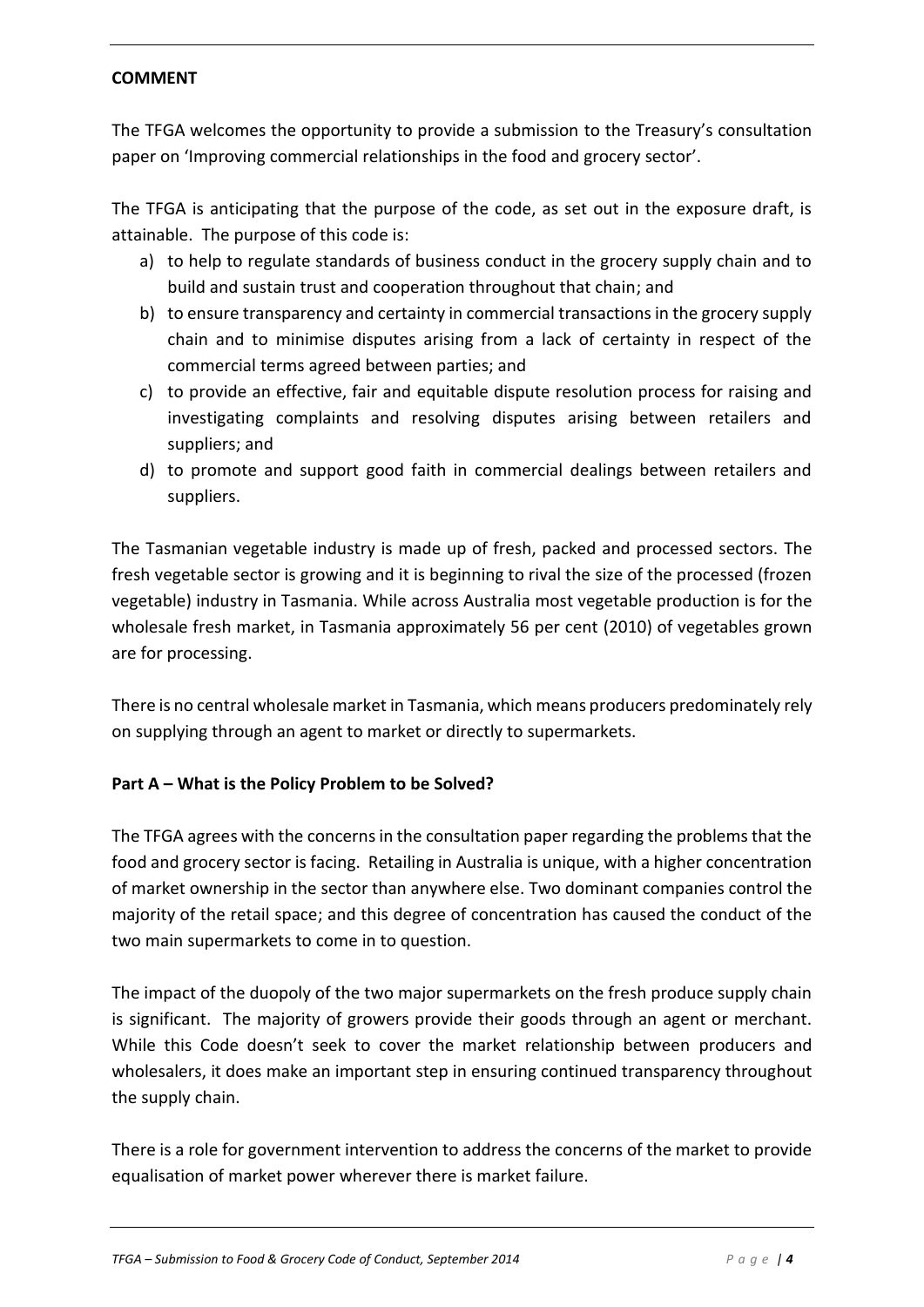A good example is the Canadian Competition Commissioner, who can engage directly with a dominant party to develop voluntary agreements if the party's behaviour is lessening competition in the marketplace.

### **PART B – Grocery Code Requirement and Implementation**

The Code demonstrates who it will apply to and the scope of the relationships it will cover. The only clarification that is needed is under the definition of 'supplier':

*supplier means a person carrying on (or actively seeking to carry on) a business of supplying groceries to a retailer.*

The current wording doesn't take into account that there are three very different levels of suppliers:

- 1. Large suppliers, ie. Kelloggs
- 2. Smaller suppliers, ie. Harvest Moon
- 3. Producers

The TFGA agree with the introduction of the 'Grocery Supply Agreements' that specifies six fundamental matters.

The Code has the opportunity to improve the transparency and provide suppliers with a degree of protection from variations that aren't provided in their agreement. This should overcome the issue where the current agreements can lack transparency in contractual terms and this change also should ease the ability for retailers to vary the arrangements.

There are a number of issues that were highlighted in the consultation paper including selfpromotion of home brand products, the risk of de-listing, the potential for additional payments required from suppliers and the ability for a retailer to reject goods at a supplier's cost.

While the Code has set out the requirements to regulate these issues, the risk that a retailer could still use undue force to allow for provisions in agreements that a supplier does not find favourable is possible. The TFGA would like to see the Code's initial implementation closely monitored to minimise the risk of retailers taking undue advantage of suppliers during the early agreement discussions.

The TFGA supports the inclusion of the duty of faith provision, as it should have the capacity to improve commercial relationships. To make sure this does occur, it would be prudent to ensure compliance from both parties from the beginning, so no party is seen to be at disadvantage.

### *Dispute resolution & enforcement*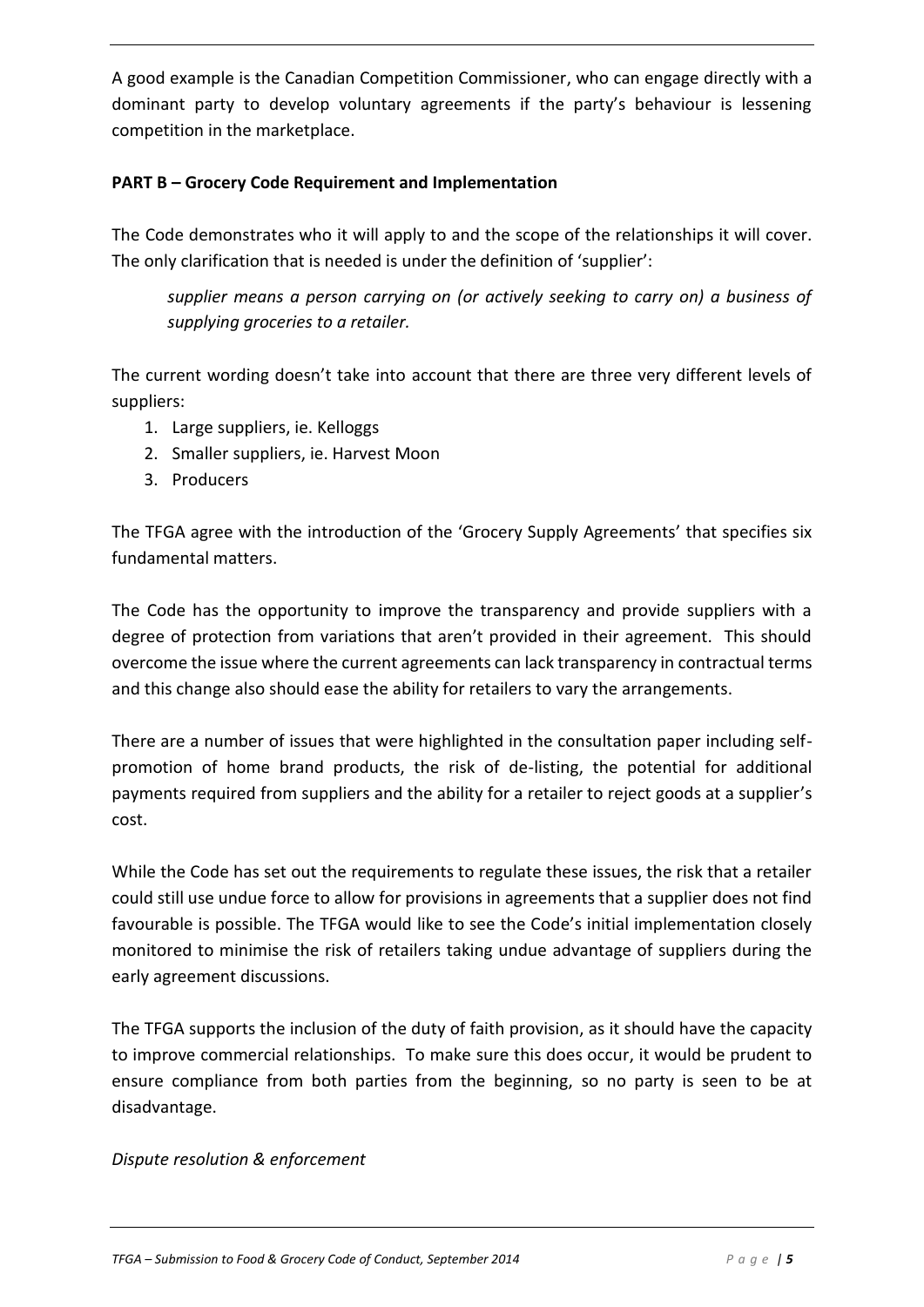The thresholds outlined in the discussion paper for retailer obligations in mediation or arbitration are needed to ensure that code compliance managers, mediators or arbitrators are using their time to effectively deal with the complaints they receive.

The availability of the avenues of direct complaints to the retailer, mediation or arbitration and to the ACC should provide effective, fair and equitable processes. The system will only work if people bring forward their complaints.

The remedies for breaches of the Code, which is a breach of the *Competition and Consumer Act 2010* (CCA), are appropriate. While the remedies available are suitable for many breaches of the Code, allowing for pecuniary penalties to be issued should be included. Allowing pecuniary penalties to be enforced by a court, as opposed to just punitive penalties, would have a more influential effect on ensuring retailers adhere to the Code, the agreements and the duty of good faith.

## **PART C – What are the likely costs and benefits?**

The Food and Grocery Code has the potential to address some of the remaining supply chain interactions and redress the failings of other industry codes eg the Horticulture Code.

The Horticulture Code is a mandatory industry code prescribed under the *Competition and Consumer Act 2010*. Growers and traders trading in horticulture produce must comply with the Horticulture Code.

However, the Horticulture Code lacks sufficient transparency around contracts and the prices received for goods; and it has failed to deal effectively with disclosure about the method of sales engagement (ie whether a sales relationship is on a merchant or an agent basis). There are also many exemptions to this Code.

Importantly, it is obvious that there has been insufficient resourcing provided to the ACCC to police and enforce the Horticulture Code. This has contributed to the lack of successfully prosecuted outcomes. As a result, people are unwilling to bring complaints forward, as they fear that they may lose their contract or be 'punished' in some other way.

Based on experience across a range of voluntary codes, our clear preference would be for this to be a mandated code. It would be all too easy for companies the size of Woolworths and Coles to express lip service to a voluntary code whilst finding ever more creative ways to subvert its intent. Of course, mandatory codes only work when properly resourced, so there would also need to be sufficient commitment from government to provide the required funding and mandate.

However, we recognise this is a potentially costly process and one which will no doubt be vigorously opposed by the wider food and grocery industry.